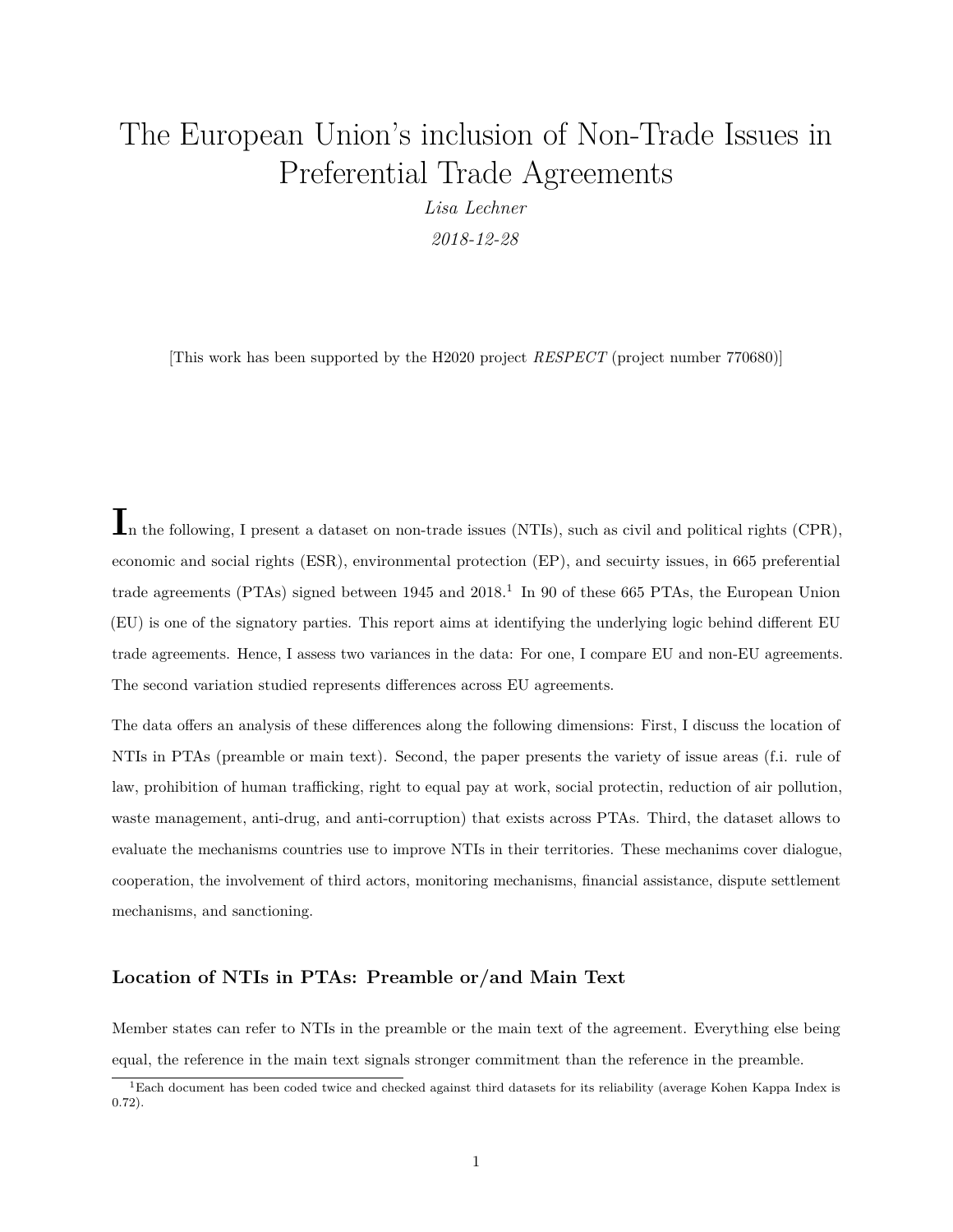The coding scheme covers 39 issues in the main text, which are the following:

anti air-pollution, anti soil-contamination, anti water-pollution, anti-corruption, anti-drug, antiterrorism, children rights, democracy, economic development, environmental protection, equal opportunity at work, fight against human-trafficking, fight against pollution by chemicals, fish stock protection, food-security, forest protection, good governance, health and safety at work, human rights, mineral protection, minimum wage, minority rights, national security, prohibition of child labor, prohibition of forced labor, protection of migrant workers, regional integration, right to education, right to free belief, right to health, right to limited working hours, right to unionize and collective bargaining, right to work, rights at work, rule of law, social protection, waste management, wildlife protection, women rights

The data includes 22 issues in the preamble that are the following:

anti-corruption, anti-drug, anti-terrorism, children rights, democracy, economic development, environmental protection, fight against human-trafficking, good governance, human rights, minority rights, national security, protection of migrant workers, regional integration, right at work, right to education, right to free belief, right to health, right to work, rule of law, social protection, women rights

Figure [1](#page-2-0) shows the variation in the location of issues between EU and non-EU PTAs. The figure reports the percent of issue areas in a respective agreement of the maximum number of issue areas possible. In other words, I divide the number of references in the preamble by 22 and the number of references in the main text by 39. Then, I multiply these numbers by 100. On average, the EU covers significantly more issues in the main text than non-EU PTAs with developing countries. Also, the coverage in the preamble is higher for EU PTAs than for non-EU PTAs with developing countries. Unsurprisingly, the difference to non-EU PTAs with industrialized countries is lower than the difference to non-EU PTAs with developing countries. Event though the EU has slightly more issues in its main texts than non-EU PTAs with industrialized countries<sup>[2](#page-0-0)</sup>, this difference is not significant. In terms of preamble references, the EU and non-EU PTAs with industrialized countries do not differ substantially. In fact, the mean of EU PTAs is even 0.73 percent smaller than the mean of non-EU PTAs with industrialized countries. This stands in contrast to the references in the main text, where the EU leads by 9.1 percent over non-EU PTAs with industrialized countries and even 22.7 percent over non-EU PTAs with developing countries. As the reference in the main text weights more than the reference in the preamble, the EU seems to be a leading actor with regard to NTIs in PTAs.

<sup>2</sup>We classify Australia, Canada, EFTA-states, Japan, New Zealand, and the US as industrialized countries.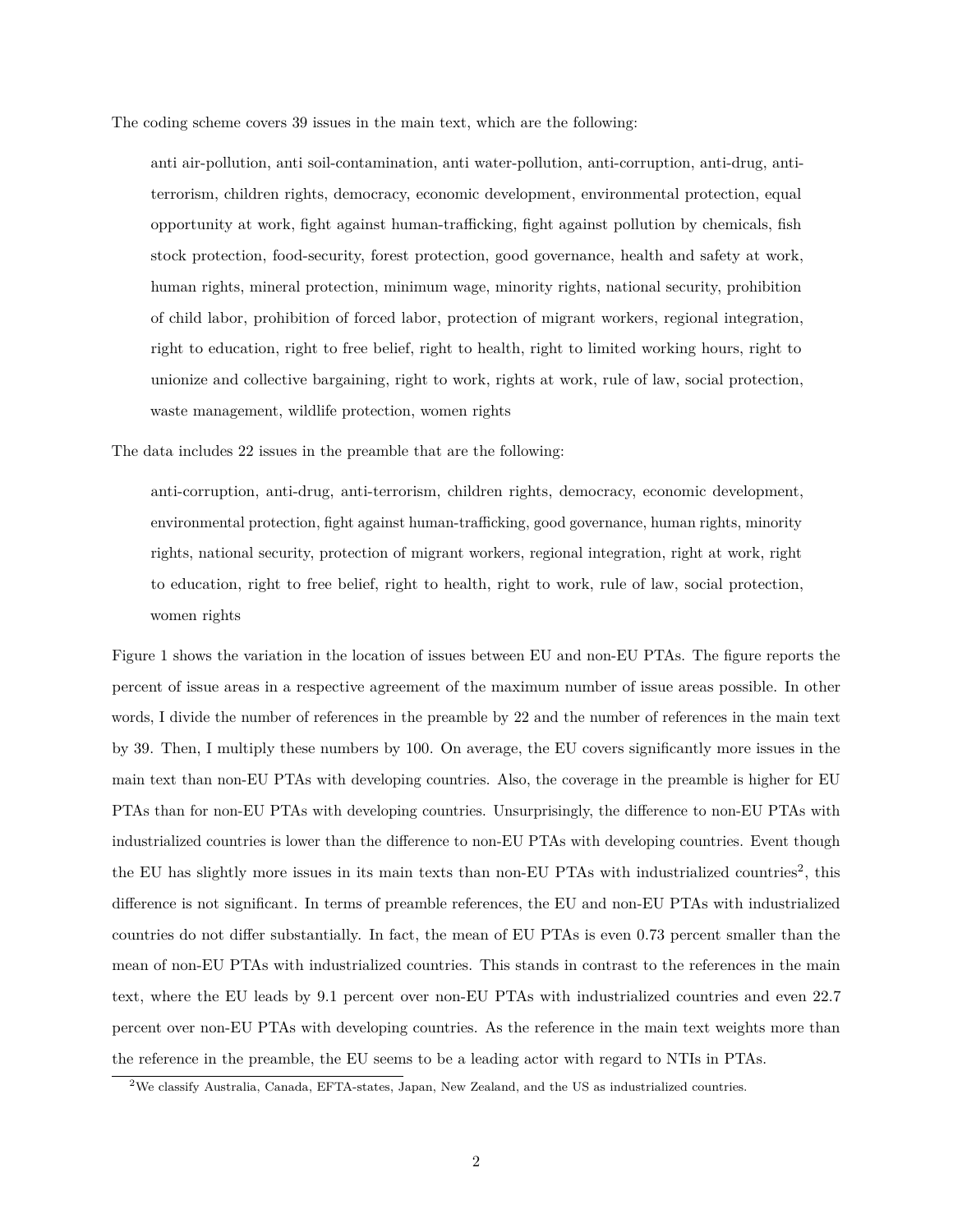

<span id="page-2-0"></span>Figure 1: Issues in Preamble versus Main Text

The EU agreement with most references in the preamble is the Armenia EU PTA signed in 2013. The Armenia EU PTA covers 13 out of 22 issues in its preamble. The Central America EU PTA signed in 2012 leads with 19 out of 39 issues in the main text. Andorra EC, Cyprus EC, EU Mexico, EU Turkey, EU Faroe Islands, EC San Marino, EC Turkey Additional Protocol, EC Turkey Supplementary Protocol, EC Lebanon, EC Israel, EC Israel, EC Tunisia, EC Tunisia Association Agreement, EC Yugoslavia, EC Syria, EC Morocco, EC Morocco Association Agreement, EC Egypt Agreement, EC Malta, EC Faroe Islands, Croatia EU, EC Finland, EC Greece Additional Protocol, EC Iceland, EC Norway, EC Portugal, EC Spain, EC Sweden have no reference to NTIs in the preamble and EC Turkey Association Agreement (Ankara Agreement) and EC Turkey Supplementary Protocol and EC Iceland miss any reference to NTIs in the main text. These are all especially older agreements.

In general, there is a trend towards more issues in the main text as well as in the preamble. Figure [2](#page-3-0) shows this pattern. After 2000, an average EU-PTA covers 21 issues in the main text and 7 in the preamble. This was much lower before, where an agreement included on average 9 issues in the main text and 2 in the preamble.

#### **Issue areas covered**

Beyond the variance in the location of reference, the variation of issue areas is interesting. The following section discusses the variation in terms of who refers to which of the following topics:

anti air-pollution, anti soil-contamination, anti water-pollution, anti-corruption, anti-drug, anti-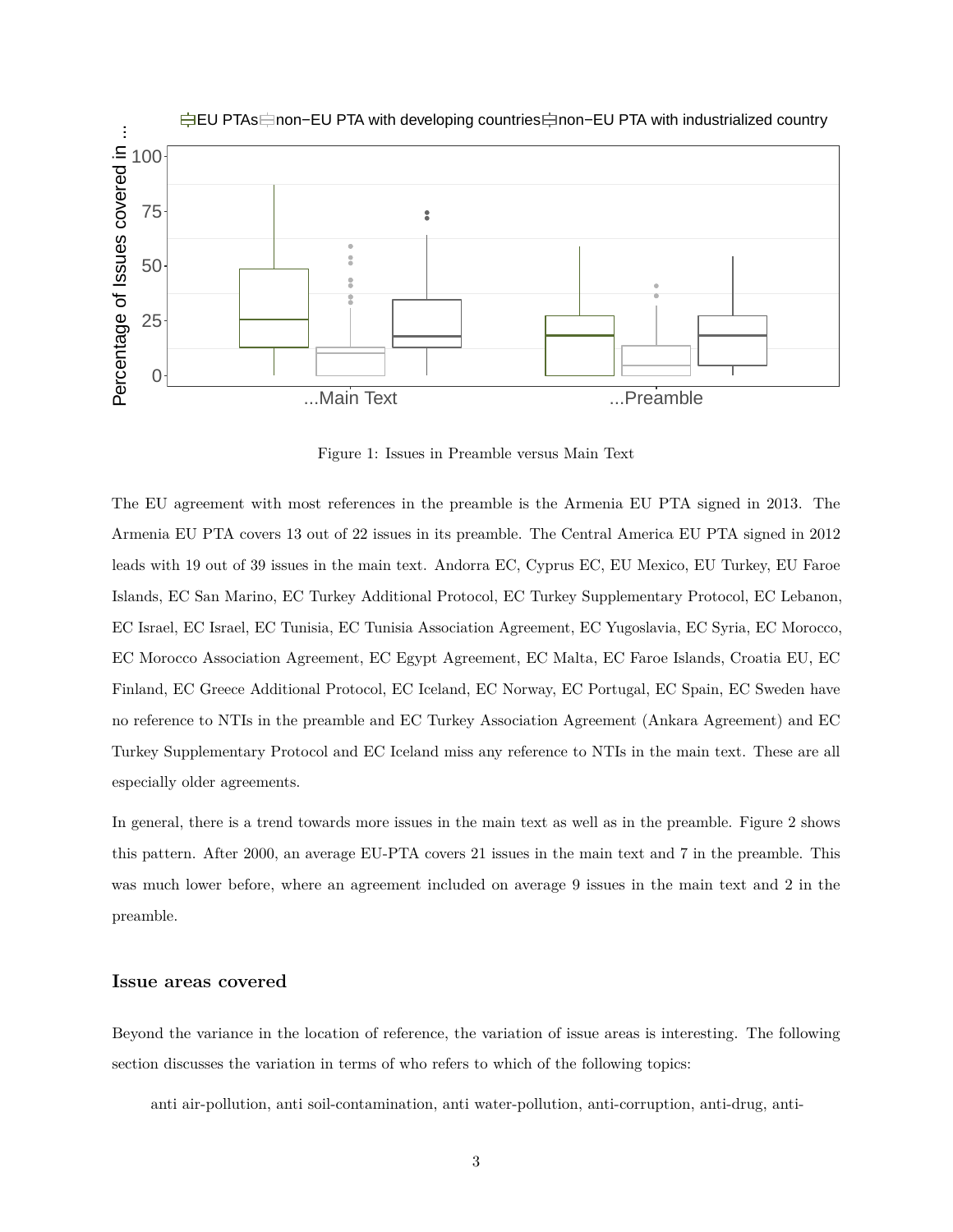



<span id="page-3-0"></span>Figure 2: References to Issues in Main Text and Preamble in EU PTAs over Time

terrorism, children rights, democracy, economic development, environmental protection, equal opportunity at work, fight against human-trafficking, fight against pollution by chemicals, fish stock protection, food-security, forest protection, good governance, health and safety at work, human rights, mineral protection, minimum wage, minority rights, national security, prohibition of child labor, prohibition of forced labor, protection of migrant workers, regional integration, right to education, right to free belief, right to health, right to limited working hours, right to unionize and collective bargaining, right to work, rights at work, rule of law, social protection, waste management, wildlife protection, women rights

Figure [3](#page-4-0) and [4](#page-5-0) present the issue areas in PTAs. The first shows issues, where the EU is a leading actor, and the latter displays issues, where the EU is a lagging actor. The most frequent issues in EU trade agreements are national security, environmental protection, human rights, labor rights, economic development and the right to health. Those aspects are in more than 75 percent of EU PTAs. On the other hand, the right to free belief, mineral protection, minimum wage, the right to limited working hours, food security, and good governance are in less than 10 percent of EU agreements.

The EU holds a unique and dominant position in the following areas: anti water-pollution, democracy, right to education, protection of migrant workers and anti-drug. In contrast, the EU lags strongest with regard to minimum wage, right to work, right to limited working hours, prohibition of child labor and prohibition of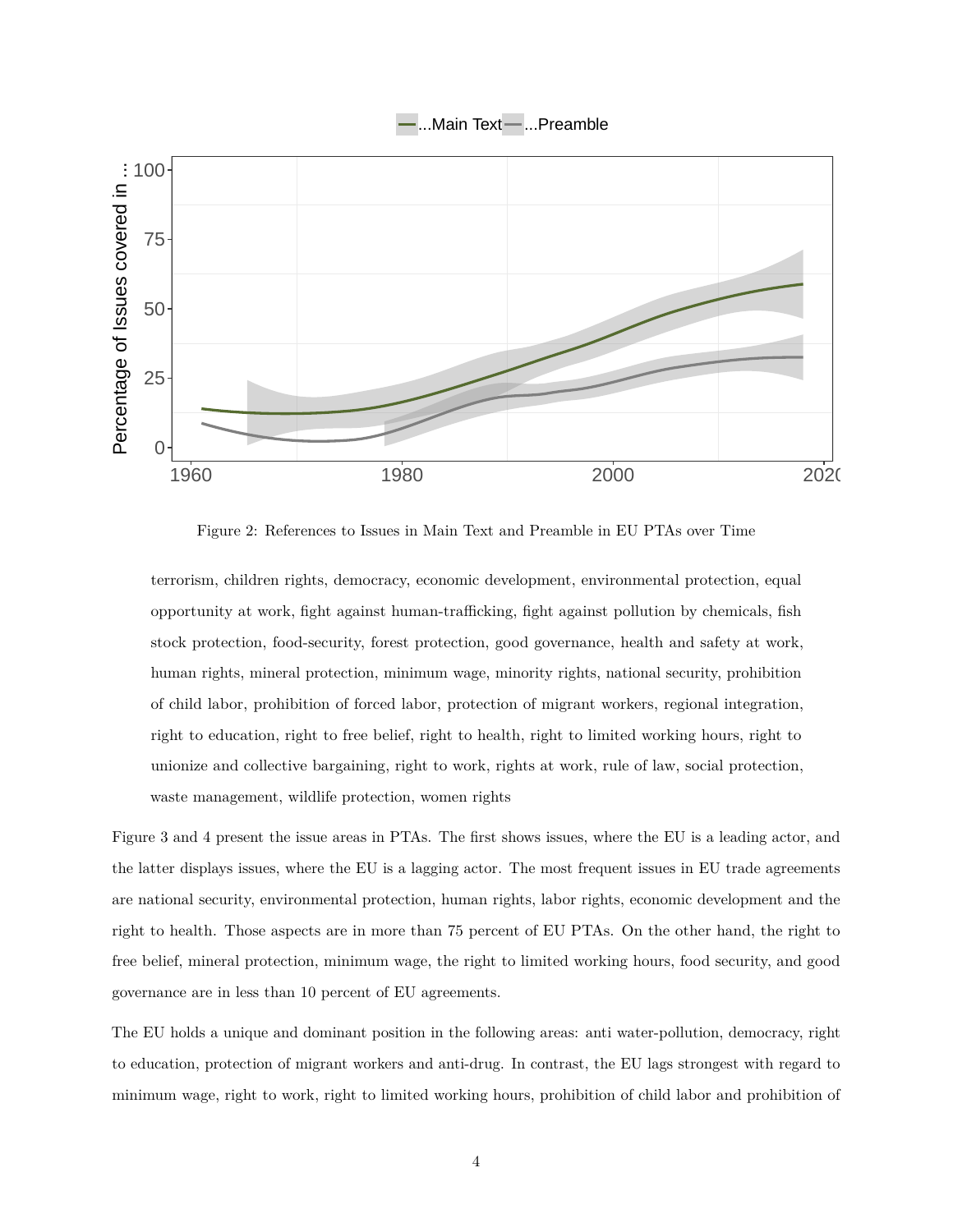

#### ■ EU PTAs A non EU PTA with developing countries ■ non EU PTA with industrialized count

<span id="page-4-0"></span>Figure 3: Issue areas covered (EU as leading actor)

forced labor. However, [3](#page-4-0) and [4](#page-5-0) demonstrate that the EU leads in more issue areas than it lags.

Fiugre [5](#page-6-0) shows the issue areas' cumulative coverage over time. All aspects are increasingly covered in PTAs, yet, some issue areas grow less rapidly than others. Such slow growing aspects are anti-drug, right to health, human rights, environmental protection, national security and protection of migrant workers. In contrast are prohibition of forced labor, good governance, prohibition of child labor, fish stock protection, children rights, food-security, right to unionize and collective bargaining and anti-terrorism growing fast. anti-drug, right to health, human rights, environmental protection, national security and protection of migrant workers

EU PTAs with most issues covered are Central America EU, EU Georgia, EU Ukraine, Armenia EU, EU Moldova, EU South Africa, Canada EU (CETA) and EC Overseas Countries and Territories (OCT). Only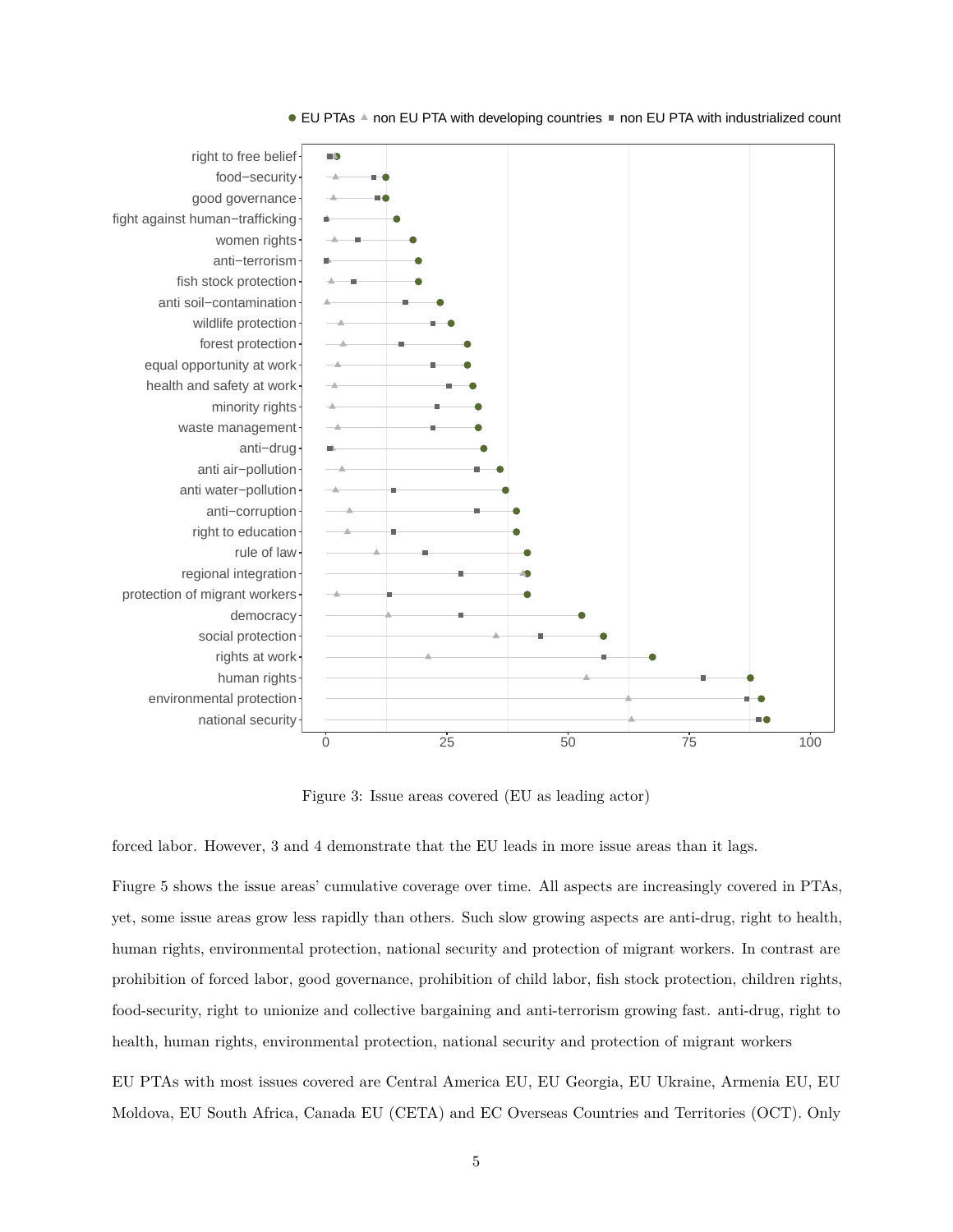

 $\bullet$  EU PTAs  $\bullet$  non EU PTA with developing countries  $\bullet$  non EU PTA with industrialized

<span id="page-5-0"></span>Figure 4: Issue areas covered (EU as lagging actor)

minimum wage, right to free belief, mineral protection, regional integration and food-security are rare in these agreements, where Canada EU (CETA) is the only PTA covering minimum wage, merely EC Overseas Countries and Territories (OCT) includes right to free belief, and only Armenia EU refers to mineral protection. All of these eight above mentioned agreements, however, mention anti water-pollution, anticorruption, children rights, democracy, economic development, environmental protection, equal opportunity at work, fish stock protection, forest protection, human rights, national security, prohibition of child labor, prohibition of forced labor, right to health, right to unionize and collective bargaining, rights at work, waste management and wildlife protection.

#### **Mechanisms used**

Even though PTAs might cover the same issue area, they could still differ in how they regulate NTIs. Whereas some agreements call for dialogue and cooperation, others involve dispute settlement mechanisms and call for sanctioning in case of NTIs violation. In this section, I discuss nine different mechanisms, which are the following:

- 1. **Cooperation:** Parties announce their intention to cooperate on NTIs.
- 2. **Dialogue:** Parties hold regular dialogue to discuss NTIs.
- 3. **Assistance:** Capacity building and monetary support to improve NTIs.
- 4. **Measure:** Measures are any activities that aim to improve the protection level of NTIs (f.i. the introduction of education programs on women rights, regular exchange of best practice).
- 5. **Assessment/Monitoring:** Monitoring on compliance of rules and regulations on NTIs.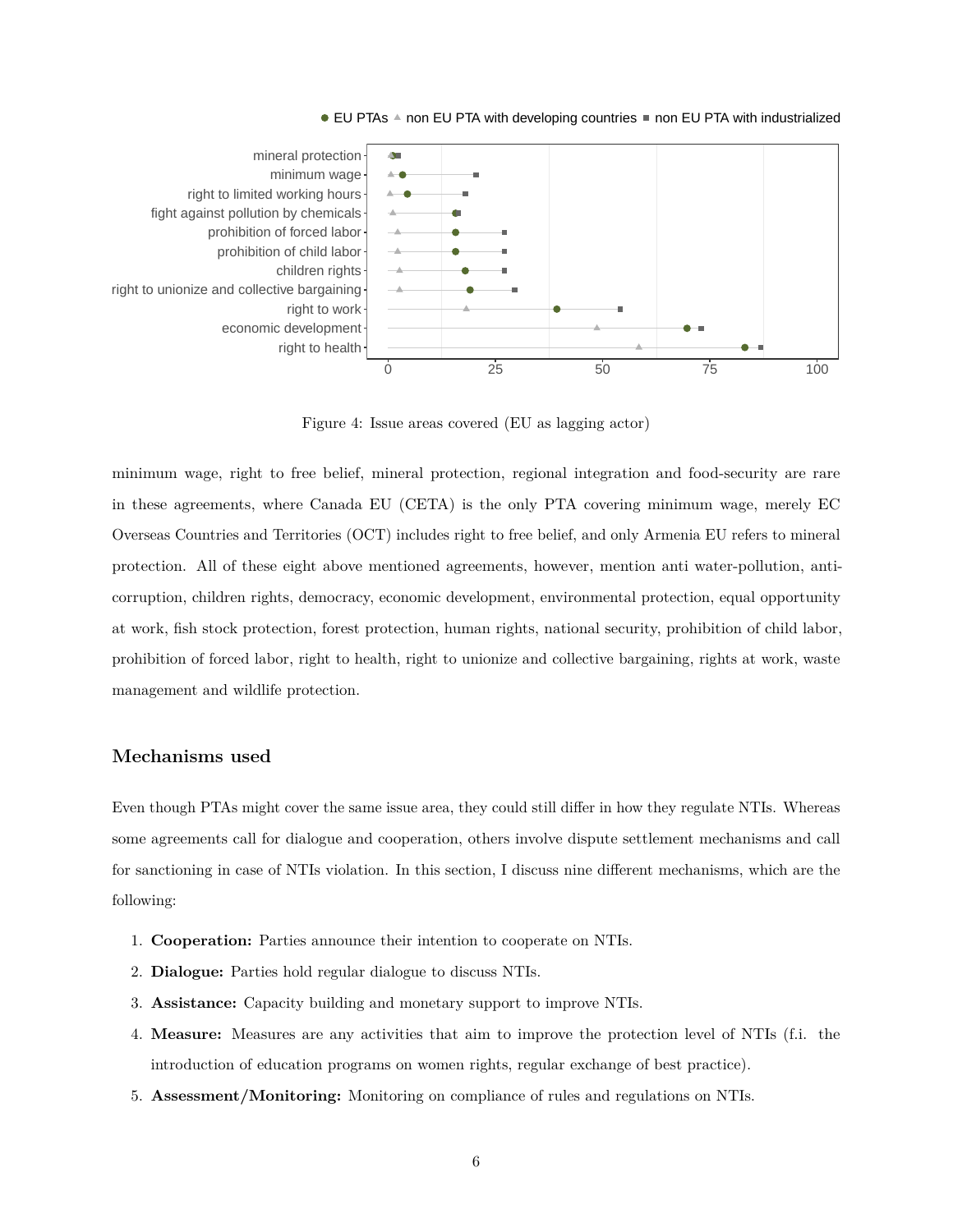

<span id="page-6-0"></span>Figure 5: Issue areas covered in EU PTAs over time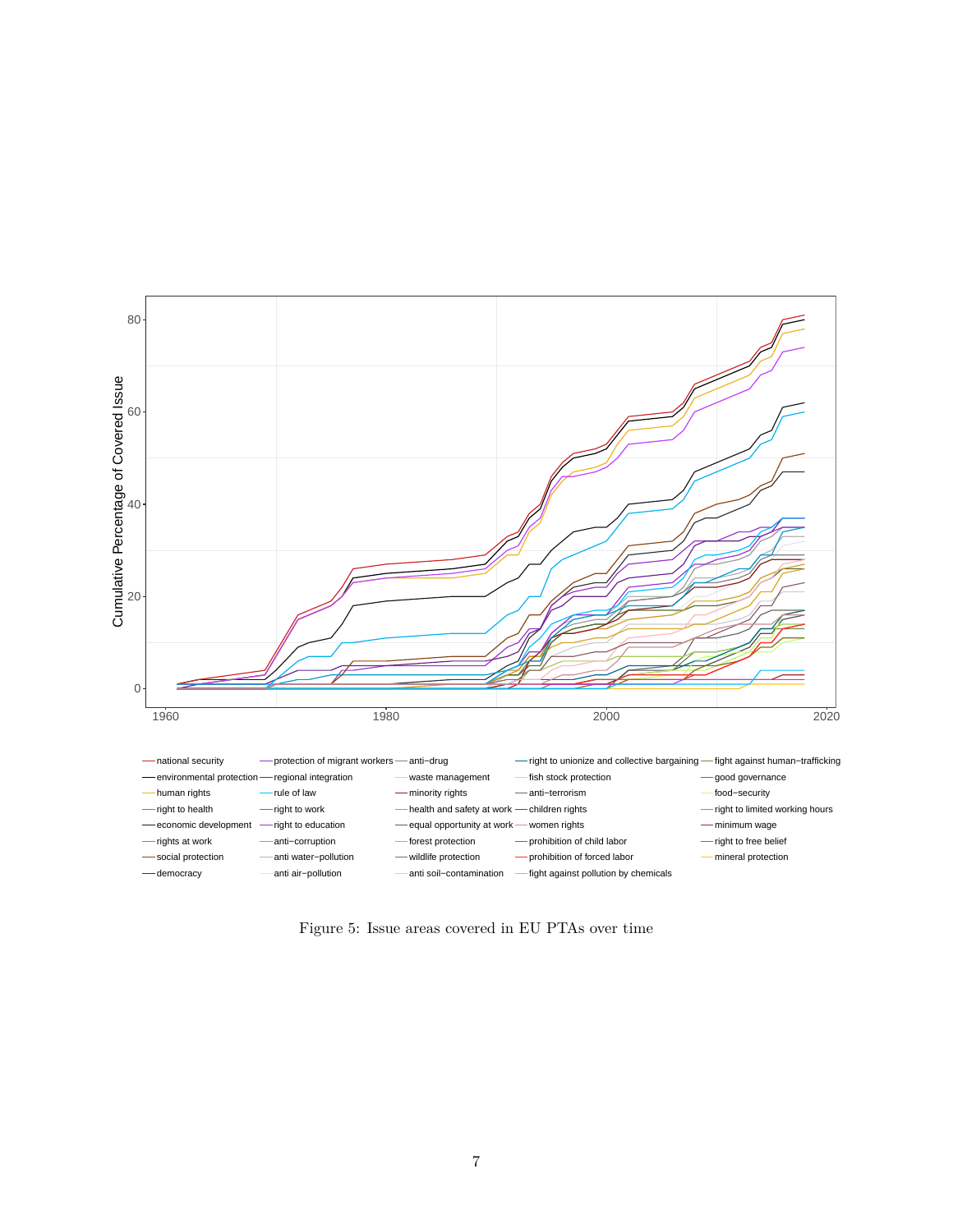- 6. **Outreach to International Treaties:** Involvement of third actors by making a reference to international treaties on NTIs.
- 7. **Outreach to Third Parties:** Involvement of third actors by announcing the intention to consult business, the public, NGO, IOs, trade unions, or/and experts on NTIs.
- 8. **Dispute Settlment Mechanism:** Establishment of a dispute settlement mechanism, which allows for the creation of an ad-hoc panel to solve disputes over NTIs.
- 9. **Conditionality:** Pre or post conditionality of NTIs. Pre-conditionality involves the postponment of trade or/and investment liberalization in case of NTIs violation. Post-conditionality involves the monetary santioning in case of NTIs violation.

Obviously one agreement can cover several mechanisms. Yet, certain mechanisms are more likely to appear together than others. Figure [6](#page-8-0) shows the correlation across mechanisms that help regulate NTIs. Monitoring, for instance, correlates highly with the involvement of third actors, the reference to international treaties, assistance, and conditionality. Dispute settlement mechanisms and conditionality also relate on each other. Contrarily, PTAs that cover sanctioning and dispute settlment mechanisms less frequently also include a call for regular dialogue on NTIs. The subsample of EU PTAs shows a slightly different pattern. Figure [7](#page-9-0) reports these results. Dialogue is much more central in EU agreements and links to various other mechanisms, such as assistance, monitoring, outreach to third parties, measures and cooperation. Dipute settlment mechanisms, however, are less prominently linked to other mechainsms in EU PTAs.

Figure [8](#page-9-1) shows that the EU is dominant with regard to most mechanisms. In fact, 58 percent of EU agreements use cooperation, 50 percent of EU trade agreements suggest concrete measures, 47 percent of EU PTAs call for regular dialogue, 50 percent of EU agreements establish a monitoring process, 42 percent of the EU's treaties promise assistance, and even 22 percent of EU PTAs allow for sanctioning as a mechanism to regulate NTIs. Contrarily, the EU refers less frequently to international treaties than other industrialized countries do. Also, the consulation of third actors, such as business, NGOs, trade unions, experts, etc., seems to be slightly more prominent in non-EU PTAs. Finally, the EU lags in terms of dispute settlment mechanisms for NTIs.

The EU Georgia and the EU Georgia PTA cover all nine above mentioned mechanisms. Bulgaria EU, CARIFORUM EU EPA, EU Lisbon, Central America EU, Albania EU SAA, Colombia Peru EU and EU Vietnam use eight out of nine mechanisms to deal with NTIs. Most of the latter seven agreements miss dispute settlement mechanisms or conditionality. Interesting agreements are Central America EU and Colombia Peru EU that look very similar in terms of mechanisms than PTAs by the United States or Canada. This design however is not yet implemented in EU PTAs that came after the agreements with South America. However, there are 26 PTAs that do not explictly mention any mechanism to deal with NTIs. Examples of such PTAs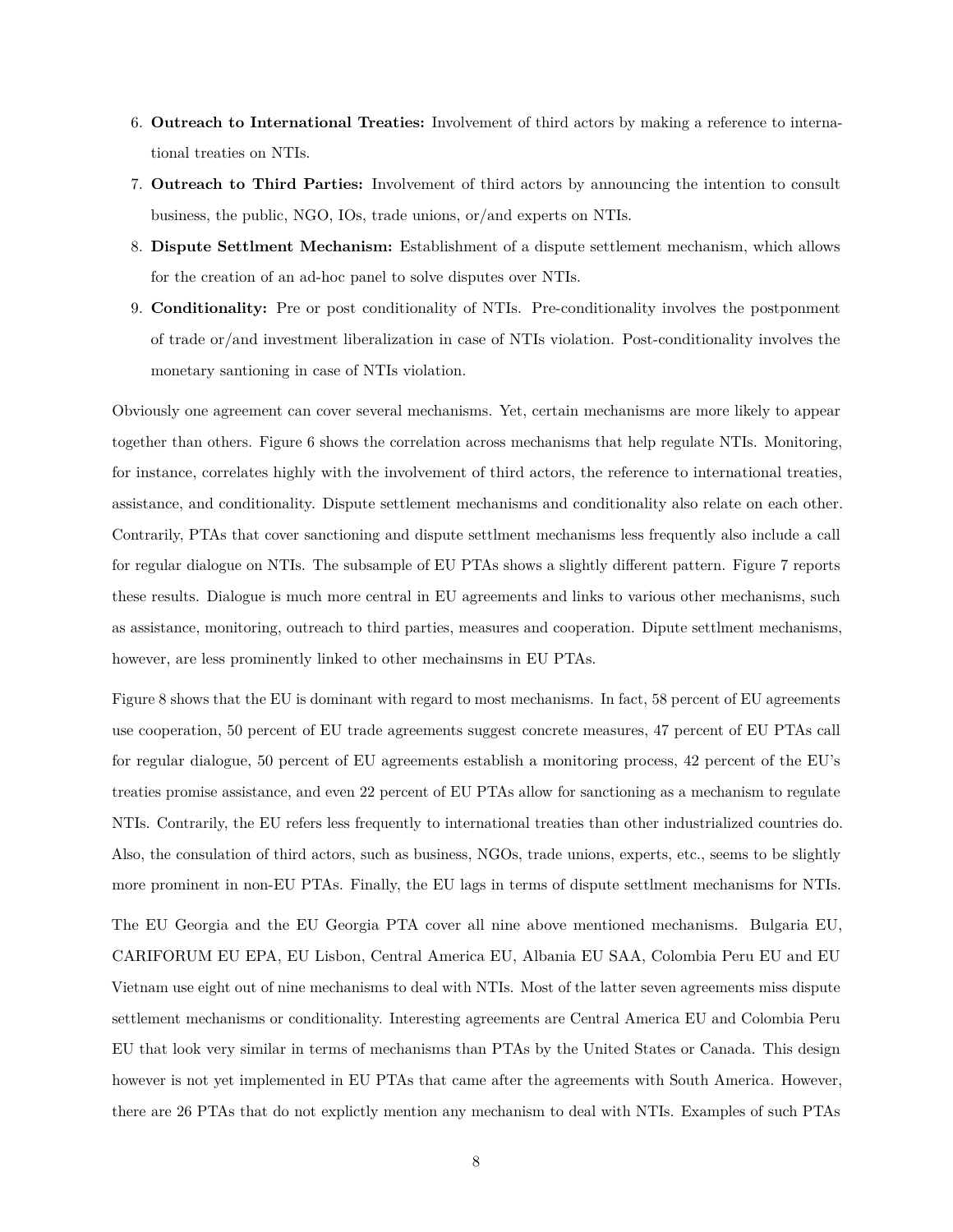

<span id="page-8-0"></span>Figure 6: Correlation across Mechanims to regulate NTIs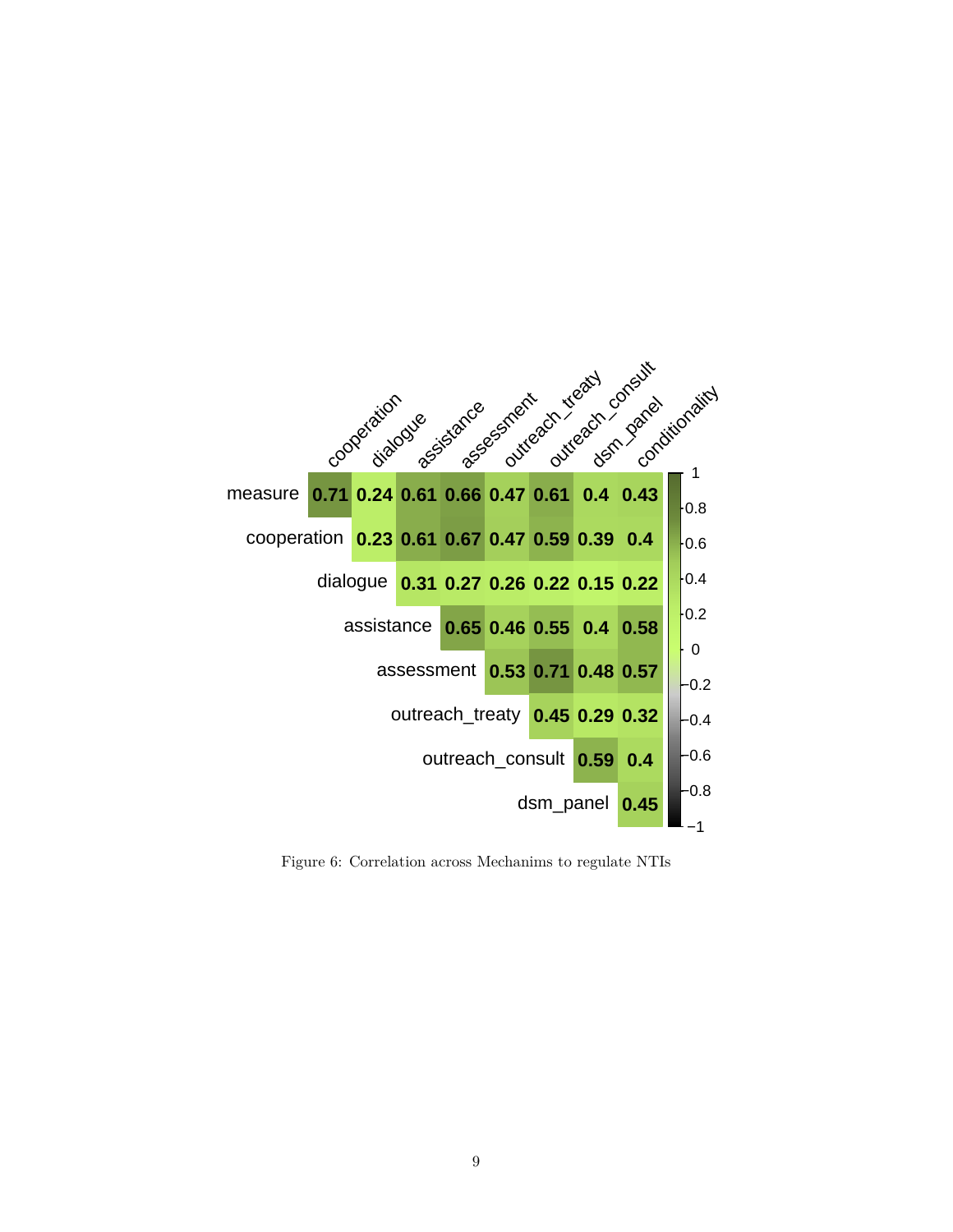

Figure 7: Correlation across Mechanims to regulate NTIs in EU PTAs



<span id="page-9-0"></span>■ EU PTAs A non−EU PTA with developing countries ■ non−EU PTA with industrialized country

<span id="page-9-1"></span>Figure 8: Mechanims to regulate NTIs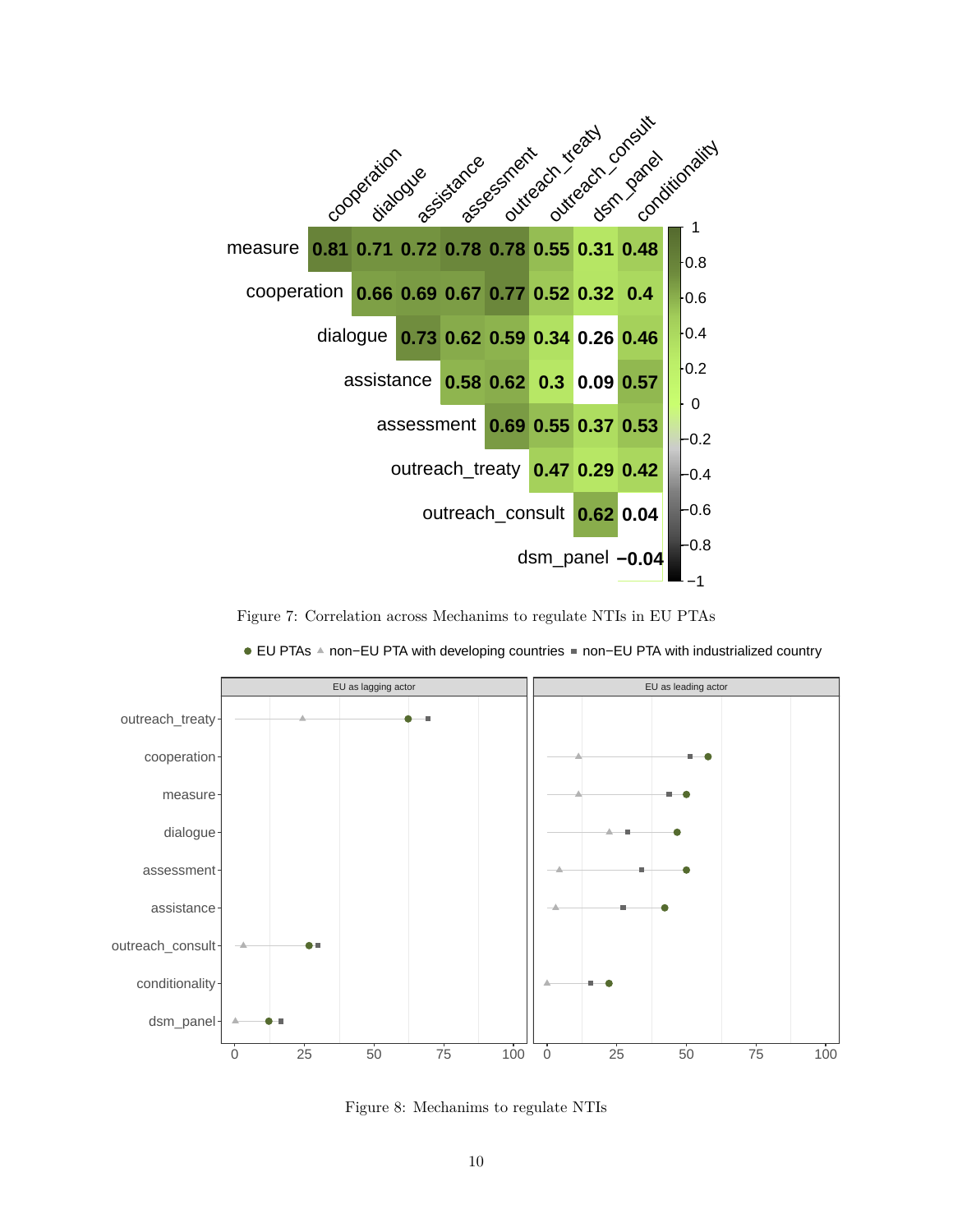

<span id="page-10-0"></span>Figure 9: Mechanims to regulate NTIs in EU PTAs over time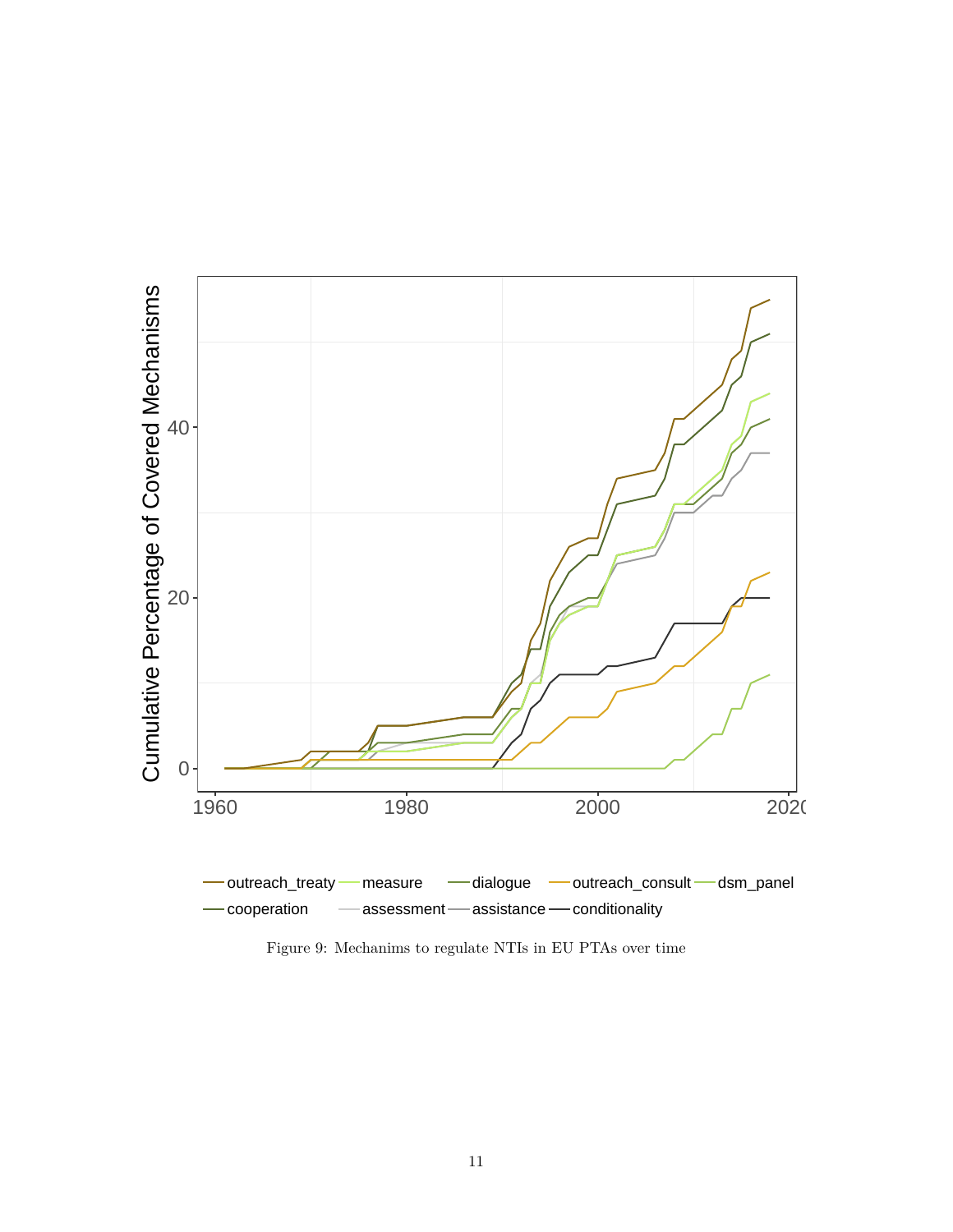are EC Portugal, EC Sweden, EC Portugal Additional Protocol, EC Tunisia, EC Malta.

In general and as Figure [9](#page-10-0) shows, mechanisms are increasingly incorporated by the EU in its trade agreements. The EU especially catches up in terms of references to international treaties that deal with NTIs. Also, it involves more and more third actors, such as business, NGOs, trade unions, the public, and experts. In contrast, conditionality does not increase as strongly as other mechanisms.

#### **Conclusion**

This report presents original data on NTIs in EU and non-EU PTAs that have been signed after 1945. The data shows interesting variation in terms of where NTIs are listed (e.g. in the preamble or the main text), what issue areas PTAs cover (f.i. national security, anti-terrorism, right to education, right to health, right to vote, minority protection, wildlife protection, or fish stock protection), and with regard to the mechanisms countries use to regulate NTIs. Such mechanism might be a call to hold regular dialogue, to cooperate, to assist, to monitor, to conduct measures/activities, to refer to international treaties, to consult third parties, to hold dispute settlement mechanisms, or to sanction.

Above, I have shown that the EU is a distinct and leading actor in regulating NTIs in its trade agreements. It does not only cover most NTIs in the main text as well as the preamble (See Figure [1\)](#page-2-0), it does also cover the widest range of NTIs (See Figure [3\)](#page-4-0) and the most diverse palette of mechanisms to deal with NTIs (See Figure [8.](#page-9-1) As Figure [2,](#page-3-0) [5](#page-6-0) and [9](#page-10-0) show, all of these trends intensify over time. Overall, it seems that also in the future the EU remains a leading actor on NTIs in PTAs.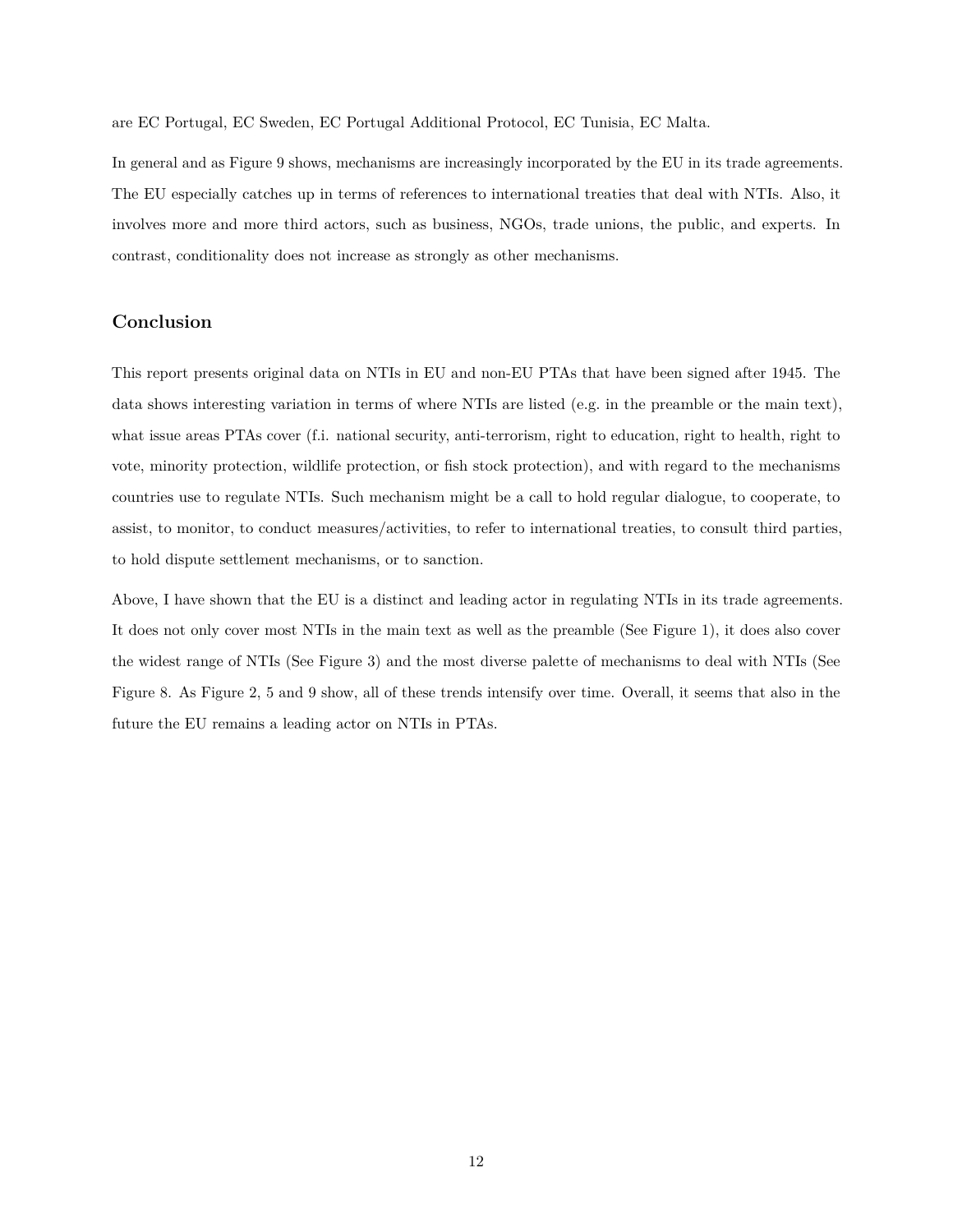## **Appendix**

### **Codingscheme**

The dataset **pre\_main** covers following variables:

- [number] DESTA ID<sup>[3](#page-0-0)</sup>
- [name] Name of the agreement
- [year] Year of signature
- [pre] Number of NTIs referred to in the preamble
- [main] Number of NTIs referred to in the main text

The dataset **issue** covers the following variables:

- [number] DESTA ID<sup>[4](#page-0-0)</sup>
- [name] Name of the agreement
- [year] Year of signature
- [air] anti air-pollution
- [chemical] fight against pollution by chemicals
- [child] children rights
- [contaminant] anti soil-contamination
- [corruption] anti-corruption
- [democracy] democracy
- [development] economic development
- [drug] anti-drug
- [education] right to education
- [EP] environmental protection
- [food\_security] food-security
- [forest] forest protection
- [game] fish stock protection
- [governance] good governance
- [health] right to health
- [human\_trafficking] fight against human-trafficking
- [humanrights] human rights
- [labour at] rights at work
- [labour at child lab] prohibition of child labor
- [minority] minority rights
- [region] regional integration
- [religion] right to free belief
- [security] national security
- [social] social protection
- [terrorism] anti-terrorism
- [waste] equal opportunity at work
- [water] anti water-pollution
- [wildlife] wildlife protection
- [women] women rights

The dataset **mechanism** covers the following variables:

- [number] DESTA $\rm ID^5$  $\rm ID^5$
- [name] Name of the agreement
- [year] Year of signature

<sup>3</sup><www.designoftradeagreements.org>

<sup>4</sup><www.designoftradeagreements.org> <sup>5</sup><www.designoftradeagreements.org>